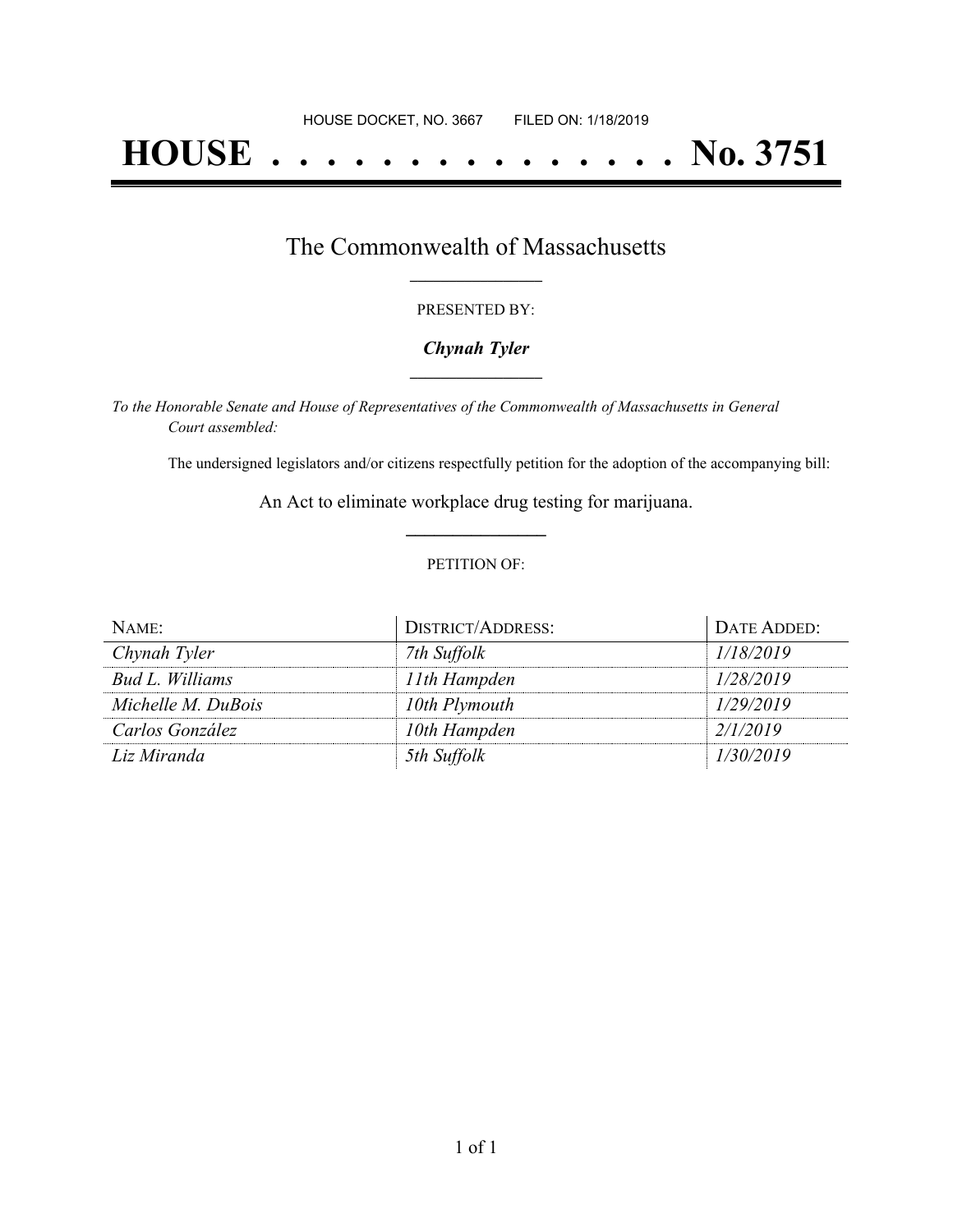By Ms. Tyler of Boston, a petition (accompanied by bill, House, No. 3751) of Chynah Tyler and others relative to workplace drug testing for marijuana. Cannabis Policy.

# The Commonwealth of Massachusetts

**In the One Hundred and Ninety-First General Court (2019-2020) \_\_\_\_\_\_\_\_\_\_\_\_\_\_\_**

**\_\_\_\_\_\_\_\_\_\_\_\_\_\_\_**

An Act to eliminate workplace drug testing for marijuana.

Be it enacted by the Senate and House of Representatives in General Court assembled, and by the authority *of the same, as follows:*

| SECTION 1. Section 4 of chapter 151B of the General Laws is hereby amended by |
|-------------------------------------------------------------------------------|
| adding the following subsection:-                                             |

 20. (1) (a) Except as provided in paragraph (2), no employer or agent of an employer may directly or indirectly solicit or require an employee or prospective employee to submit to testing for the presence of marijuana in his or her system as a condition of employment. For the purposes of this subsection the term "marijuana" shall mean all parts of any plant of the genus cannabis, not excepted below and whether growing or not; the seeds thereof; and resin extracted from any part of the plant; and every compound, manufacture, salt, derivative, mixture or preparation of the plant, its seeds or resin including tetrahydrocannabinol as defined in section 1 of chapter 94C.

11 (b) Except as provided in paragraph (2), any agreement between an employer or agent of 12 an employer and an employee or prospective employee offering employment or any pay or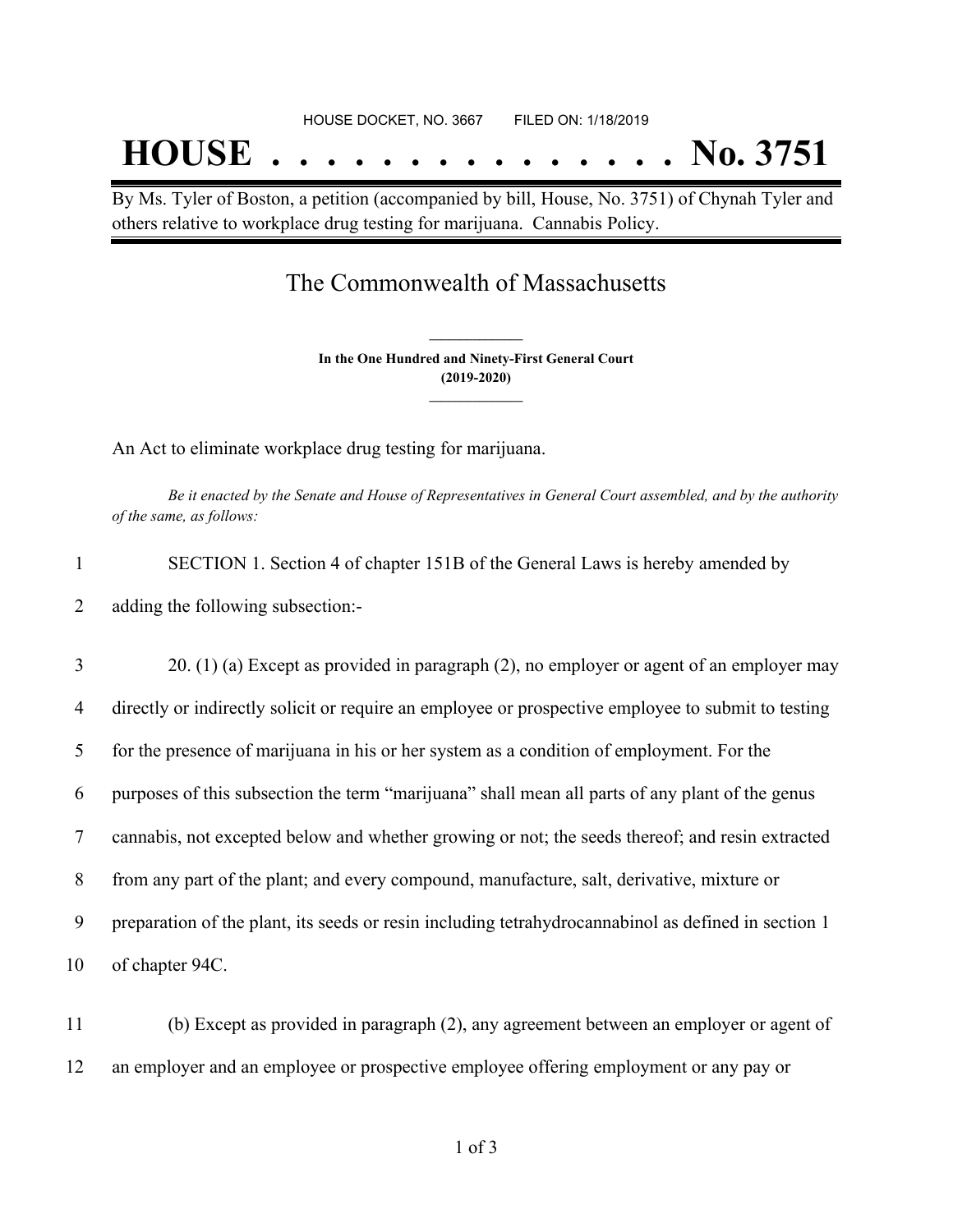benefit to an employee or prospective employee in return for the employee or prospective employee submitting to testing for the presence of marijuana in his or her system is prohibited. (2) Paragraph (1) shall not apply to the testing for the presence of marijuana in the system of an employee or prospective employee who is subject to drug testing under any of the following: (a) any regulation promulgated by the federal Department of Transportation that requires testing of an employee or prospective employee or any rule promulgated by the department of transportation of the commonwealth adopting such a regulation for purposes of enforcing the requirements of that regulation with respect to intrastate commerce; (b) any contract entered into between the federal government and an employer or any grant of financial assistance from the federal government to an employer that requires drug testing of employees and prospective employees as a condition of receiving the contract or grant; (c) any federal statute, regulation or order that requires drug testing of employees and prospective employees for purposes of safety or security; (d) a substance abuse prevention program or a collective bargaining agreement between an employer and a labor organization representing employees and prospective employees of the employer; (e) rules requiring drug testing of prospective state, county or municipal law enforcement officers. SECTION 2. Section 133B of chapter 127 of the General Laws, as appearing in the 2016 Official Edition, is hereby amended by inserting after the word "forty-nine", the following

of 3